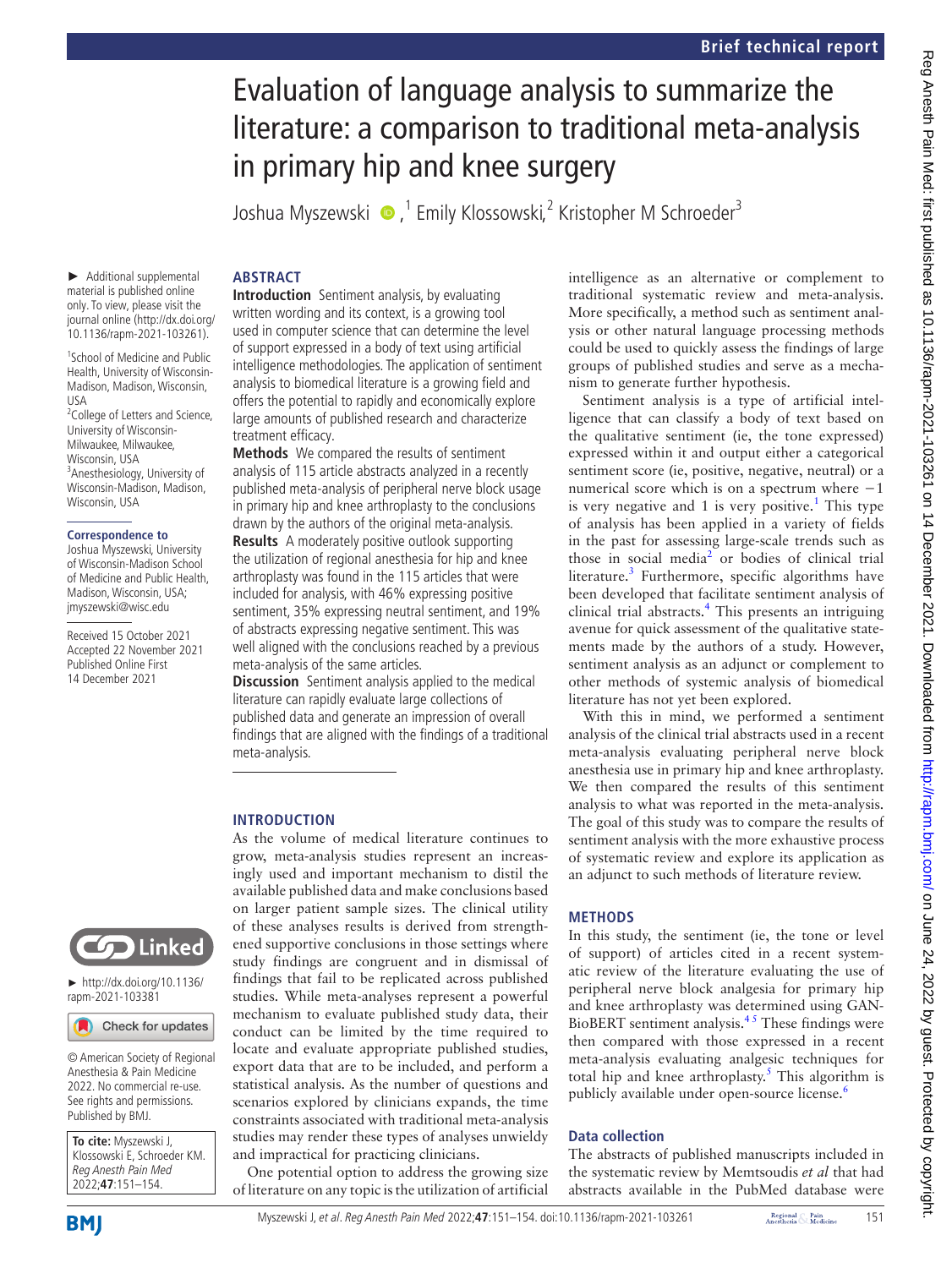## **Brief technical report**

<span id="page-1-0"></span>

|                              | Table 1 Samples of phrases with each sentiment category and value |  |  |  |
|------------------------------|-------------------------------------------------------------------|--|--|--|
| as determined by GAN-BioBERT |                                                                   |  |  |  |

| Sample phrases                                                                                  | <b>Sentiment classification</b> |
|-------------------------------------------------------------------------------------------------|---------------------------------|
| The results of this study were promising.                                                       | <b>Positive</b>                 |
| The results of this study showed that treatment was<br>contraindicated.                         | Negative                        |
| There were no significant differences found between the Neutral<br>treatment and control group. |                                 |

collected using the NCBI's Entrez E-Utilities API by identifying the associated PMID for each paper.<sup>[5](#page-3-4)</sup> Manuscripts that either did not have abstracts available or were not indexed in PubMed were excluded.

## **Subgroup analyses**

From the abstracts, several subgroup analyses were also performed. The subgroups included division by anesthesia technique, study type, surgery type (ie, knee vs hip arthroplasty), risk of bias, and number of patients in the study.

For the bias-based subgroups, studies with a bias rating risk of 'high' for any study characteristic as determined by Memtsoudis *et al* using the Cochrane Risk of Bias Tool were included in the high risk of bias subgroup; all other studies were treated as having a low risk of bias.

The specific division for the subgroups divided by patients per study was studies with greater than the median number of patients of all the studies analyzed versus those that did not.

## **Sentiment analysis**

The algorithm used for sentiment analysis in this study, GAN-BioBERT, was written based on a semisupervised version of the previously described bidirectional encoder representations from transformers (BERT) algorithm for natural language processing by Devlin *et al*. [7 8](#page-3-6) GAN-BioBERT was built by Myszewski *et al* specifically for categorically classifying the tone expressed in clinical abstracts as either positive, negative, or neutral. Examples of text classified into each of these categories are shown in [table](#page-1-0) 1.

To understand the utility of GAN-BioBERT as it relates to this study, we first need to discuss its precursors, BERT and BioBERT. The process by which GAN-BioBERT comes from these previous methods is shown graphically in [figure](#page-1-1) 1.

A detailed description of the original BERT algorithm is available elsewhere,<sup>7</sup> but some discussion of the algorithm and

its derivations that led to the algorithm used in this study is important to understanding its applicability to clinical literature.

The original BERT algorithm is currently considered as one of the state-of-the-art methodologies for natural language processing with high levels of accuracy. This algorithm uses a methodology known as transfer learning wherein a pretrained language model for a particular domain (ie, biomedical literature) is first developed with an extremely large sample of text from the language domain being studied. The original BERT model by Devlin *et al* was trained on a set of 2.5 billion words of text from English Wikipedia as well as 800 million words of text from BooksCorpus, a large collection of English language novels.<sup>[7](#page-3-6)</sup> This original BERT model was designed to be suited for general language tasks, but not to understand the nuances and complicated language frequently used in biomedical literature.

This general model was then refined in a second 'fine-tuning' step with fewer samples for the task of interest, (ie, biomedical literature) in a method that is dependent on the appropriateness of the original general language model.

To make this general language model more applicable to biomedical literature BioBERT was developed in 2020 by Lee *et al*. [9](#page-3-7) This was done by further training the original BERT model with an additional 4.5 billion words from PubMed abstracts as well as 13.5 billion words from PubMed Central full-text articles to create the language model known as BioBERT, $9$  which is uniquely designed/appropriate for the nuances of the writing style and terminology used in biomedical and academic literature

The algorithm/language model used in this study, GAN-BioBERT, was developed by Myszewski *et al* by further finetuning the biomedically oriented language model BioBERT for the specific task of classifying clinical study abstract sentiment.

The term fine-tuning is used to describe the process of refining a pretrained language model, that is, BioBERT, for a particular task such as sentiment classification of clinical trial abstracts by providing a smaller task specific set of examples to the algorithm. Following this fine-tuning step, the algorithm's performance is assessed and can then be applied for the proposed application (ie, sentiment classification of biomedical abstracts).

The sentiment classifications made by the GAN-BioBERT algorithm used for this study coincided with the determination of clinicians 91.3% of the time for classifying the sentiment in clinical trial abstracts as positive, negative, or neutral. This was determined by comparing the sentiment classifications made by the algorithm to the categorical classifications made by a set of clinicians on a set of sample abstracts that contained an equal



<span id="page-1-1"></span>**Figure 1** A graphical representation of the development of GAN-BioBERT as it relates to this study. BERT, bidirectional encoder representations from transformers.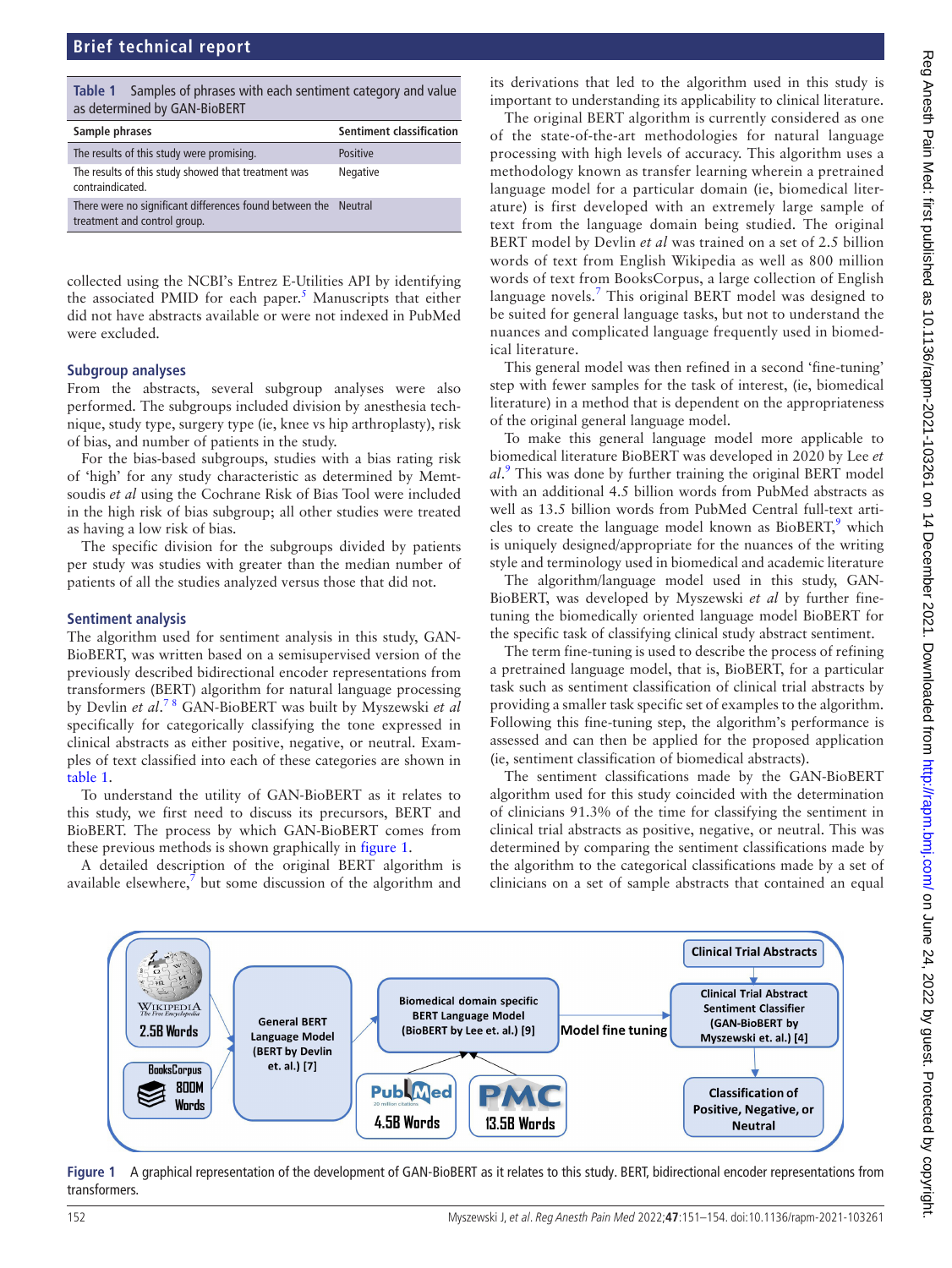amount of positive, negative, and neutral abstracts as determined by the clinicians[.4](#page-3-3)

It is important to note that on an individual article level, GAN-BioBERT only categories abstracts as positive, negative, or neutral. This three-category classification scheme was chosen to provide adequate detail without sacrificing an adequate level of accuracy. More finely grained algorithms for sentiment classification are significantly limited by drops in accuracy as the granularity of the sentiment classifications is increased. For example, the original BERT algorithm was correct only 55.5% of the time when used for a sentiment classifier with five categories, as compared with being correct 93.1% of the time for a two-category benchmark dataset.<sup>[7](#page-3-6)</sup> Given this limitation, GAN-BioBERT is only suited to large samples of articles and not for use on individual articles.

### **RESULTS**

Of the 122 study abstracts included in the original meta-analysis, 115 were included for sentiment analysis. One article was excluded due to not having an abstract but was still indexed in PubMed and six other articles were excluded due to not being indexed within the PubMed database. Each study, alongside its corresponding sentiment value determined by the algorithm is provided in [online supplemental appendix A1.](https://dx.doi.org/10.1136/rapm-2021-103261)

Of the 115 articles included for analysis, it was determined that 56 (46.1%) had positive sentiment, 22 (19.1%) had negative sentiment, and 50 (34.8%) were neutral using sentiment analysis. The entire runtime for the analysis program, including data gathering, sentiment classification, and the subgroup analysis, was 8 min and 39 s on a desktop computer.

For comparison, the findings of the meta-analysis by Memtsoudis *et al* expressed a generally positive outlook toward the application of peripheral nerve block analgesia for total hip and knee arthroplasty.<sup>[5](#page-3-4)</sup> This sentiment was determined qualitatively based on the general recommendation made in that study that the use of peripheral nerve block analgesia is recommended for hip and knee arthroplasty as it leads to improved clinical outcomes. This generally positive outlook in the meta-analysis is aligned with the findings determined using sentiment analysis where the greatest proportion of studies had positive sentiment. It is also important to note that a large amount of the studies included expressed neutral sentiment, indicating a more moderate positive outlook.

The results for each of the subgroup analyses are shown in [table](#page-2-0) 2. The median number of patients per study was found to be 80 patients.

## **DISCUSSION**

In this study, a sentiment analysis of the sources used by a recent meta-analysis evaluating the clinical efficacy of regional anesthesia procedures for hip and knee arthroplasty reached a similar conclusion to that of the meta-analysis. In doing so, this current study accomplished two important goals that warrant further discussion. First, this study demonstrated that the GAN-BioBERT sentiment analysis approach yielded results concurrent with the findings of the Memtsoudis *et al* meta-analysis. Second, this study demonstrated that sentiment analysis represents an efficient alternative and/or complement to meta-analysis studies, with the total runtime of the analysis program requiring fewer than 10 min.

This study's (and the GAN-BioBERT algorithm's) major limitation is created by the three-class classification system and manifests as an inability to draw conclusions without an adequate sample size. This limitation restricts the use of the algorithm such that it cannot be used to draw conclusions on an individual level and is most appropriately used on a large aggregative scale to identify publication trends or as a precursor to more in-depth assessment of academic literature. With this in mind, the algorithm's application is limited to assessing larger trends such as topic-specific sentiment, as well as how this sentiment varies across time or specialty. Additional examples of possible applications fitting with this limitation include identifying trends related to publication biases as was shown in the subgroup analysis where the high bias and low bias subgroups had significantly different findings. Ideally, as the technology of sentiment analysis continues to advance, more granular classification schemes will achieve acceptable accuracy levels and the large sample size requirement will be ameliorated.

This study does possess several other limitations that should be considered prior to widespread application of sentiment scoring for guiding clinical decision-making. First, this specific algorithm only examines vocabulary located within abstracts of published studies. This limitation is imposed secondary to a significant loss of classification accuracy when the technology is used to classify sentiment for longer length bodies of text such as those in the body of manuscripts.<sup>[1](#page-3-0)</sup> Therefore, text within the body of the manuscript that may recommend tempered

<span id="page-2-0"></span>

| Proportion of positive, negative, and neutral abstracts in each subgroup<br>Table 2 |             |                 |                 |                |  |  |  |
|-------------------------------------------------------------------------------------|-------------|-----------------|-----------------|----------------|--|--|--|
| Subgroup                                                                            | Sample (n)* | <b>Positive</b> | <b>Negative</b> | <b>Neutral</b> |  |  |  |
| All included studies                                                                | 115         | 53 (46.1%)      | 22 (19.1%)      | 50 (34.8%)     |  |  |  |
| Both general and neuraxial anesthesia                                               | 26          | 12 (46.2%)      | $7(26.9\%)$     | $7(26.9\%)$    |  |  |  |
| Only general anesthesia                                                             | 24          | 12 (50%)        | $7(29.2\%)$     | $5(20.8\%)$    |  |  |  |
| Only neuraxial anesthesia                                                           | 49          | 22 (44.9%)      | $5(10.2\%)$     | 22 (44.9%)     |  |  |  |
| Hip arthroplasty                                                                    | 27          | 12 (44.4%)      | 5(18.5%)        | $10(37.1\%)$   |  |  |  |
| Knee arthroplasty                                                                   | 92          | 41 (44.6%)      | 19 (20.6%)      | 32 (34.8%)     |  |  |  |
| Studies with >80 patients                                                           | 55          | 17 (30.9%)      | 17 (30.9%)      | 21 (38.2%)     |  |  |  |
| Studies with <80 patients                                                           | 60          | 36 (60%)        | 5(8%)           | 19 (32%)       |  |  |  |
| High risk of bias studies                                                           | 37          | 23 (62.2%)      | $3(8.1\%)$      | 11 (29.7%)     |  |  |  |
| Low risk of bias studies                                                            | 78          | 30 (38.5%)      | 19 (24.4%)      | 29 (37.1%)     |  |  |  |
| Observational studies                                                               | 40          | 15 (37.5%)      | 11(27.5%)       | 14 (35%)       |  |  |  |
| Randomized control trials                                                           | 75          | 38 (50.7%)      | 11 (14.7%)      | 26 (34.6%)     |  |  |  |

\*These subgroups are not all mutually exclusive and there may be overlap between groups.

Myszewski J, et al. Reg Anesth Pain Med 2022;**47**:151–154. doi:10.1136/rapm-2021-103261 153